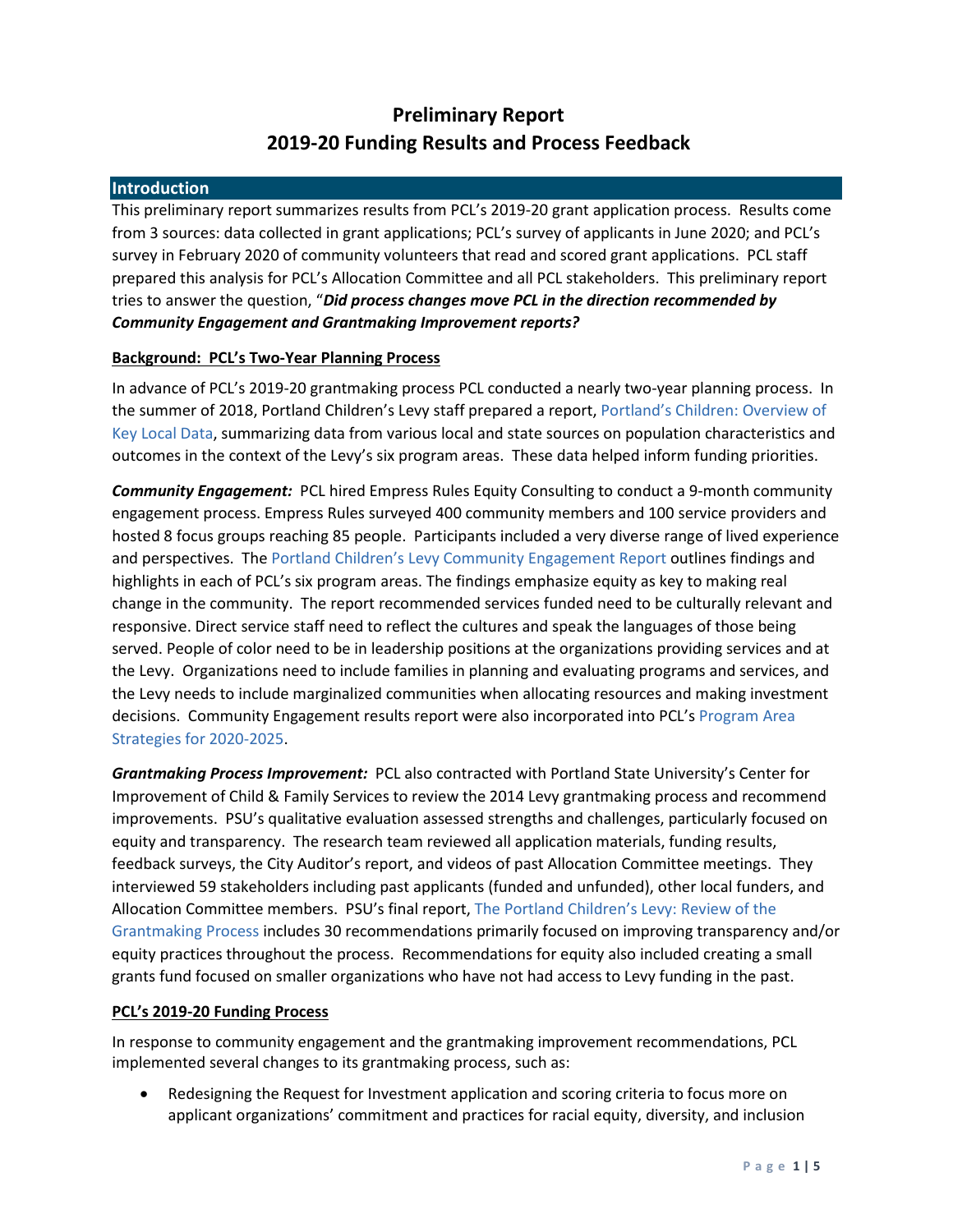- Providing more transparent, ongoing, support to applicants through and FAQ, a weekly email digest to applicants of all questions they submitted and PCL staff's responses; using PCL website to consistently provide access to all application materials and pre-application supports
- Frequent email and social media communication updates from PCL staff to applicants about process timeline and steps
- Extensive community volunteer reviewer outreach, screening reviewers for experience in PCL program areas and with organizational practices focused on racial equity, diversity, and inclusion, training and individual check-ins with reviewers, providing stipends to reviewers
- Providing applicants with staff's funding recommendations and with reviewers scores sheets prior to applicant testimony and Allocation Committee funding decision meetings, and providing written and video public testimony options to submit to the Allocation Committee

# **2019-20 Funding Results and Process Feedback: Preliminary Analysis**

# *Total Grant Awards, by Type of Applicant*

PCL received 116 applications across its 6 programs areas, requesting \$114.1 million for \$68.4 million in projected resources over 3-years (\$1.7 for every \$1 available). PCL funded 85 grants and allocated all resources projected to be available.

- \$56.6 million for 63 grants to continue programs funded in 2014-2019; 18 of which received funding to expand services.
- \$11.7 million for 22 new grants; either the program (12) or the program & organization (10) did not have PCL grants in 2014-19

|                                          | <b>Total Number of</b><br><b>Funded Grants</b> | <b>Total Awarded</b> | % of Total<br><b>Awarded</b> |  |
|------------------------------------------|------------------------------------------------|----------------------|------------------------------|--|
| Continuing Funding, No Expansion         | 45                                             | 38,232,907           | 55.9%                        |  |
| <b>Continuing Funding Plus Expansion</b> | 18                                             | 18,385,794           | 26.9%                        |  |
| New Programs                             | 22                                             | 11,780,900           | 17.2%                        |  |
| <b>TOTAL</b>                             | 85                                             | 68,399,601           | $\overline{\phantom{m}}$     |  |

### *Table 1. Total Number of Grants and Three-Year Grant Award, by Type of Applicant*

The Committee's program area allocations varied slightly from the percentage allocations planned in Fall 2019. Variances occurred due to the number, type and quality of applications in each program area.

|  | Table 2. Three-Year Allocations by PCL Program Area, Compared to Total Funds Requested |  |  |
|--|----------------------------------------------------------------------------------------|--|--|
|  |                                                                                        |  |  |

| <b>Program Area</b>              | <b>Planned %</b><br><b>Allocation</b> | Final %<br><b>Allocation</b> | <b>Total Funds</b><br><b>Requested</b> | <b>Final \$ Allocation</b> |
|----------------------------------|---------------------------------------|------------------------------|----------------------------------------|----------------------------|
| Early Childhood                  | 30.7%                                 | 30.5%                        | \$23,399,258                           | \$20,889,002               |
| Child Abuse Prev. & Intervention | 19.8%                                 | 18.0%                        | \$18,622,999                           | \$12,291,411               |
| <b>Foster Care</b>               | 10.8%                                 | 12.5%                        | \$26,625,913                           | \$8,520,021                |
| After-School                     | 18.8%                                 | 18.5%                        | \$18,474,274                           | \$12,653,161               |
| Hunger Relief                    | 10.9%                                 | 10.7%                        | \$9,136,051                            | \$7,307,975                |
| Mentoring                        | 8.9%                                  | 9.8%                         | \$17,913,565                           | \$6,738,601                |
| <b>Total</b>                     | 100%                                  | 100%                         | \$114,172,060                          | \$68,399,601               |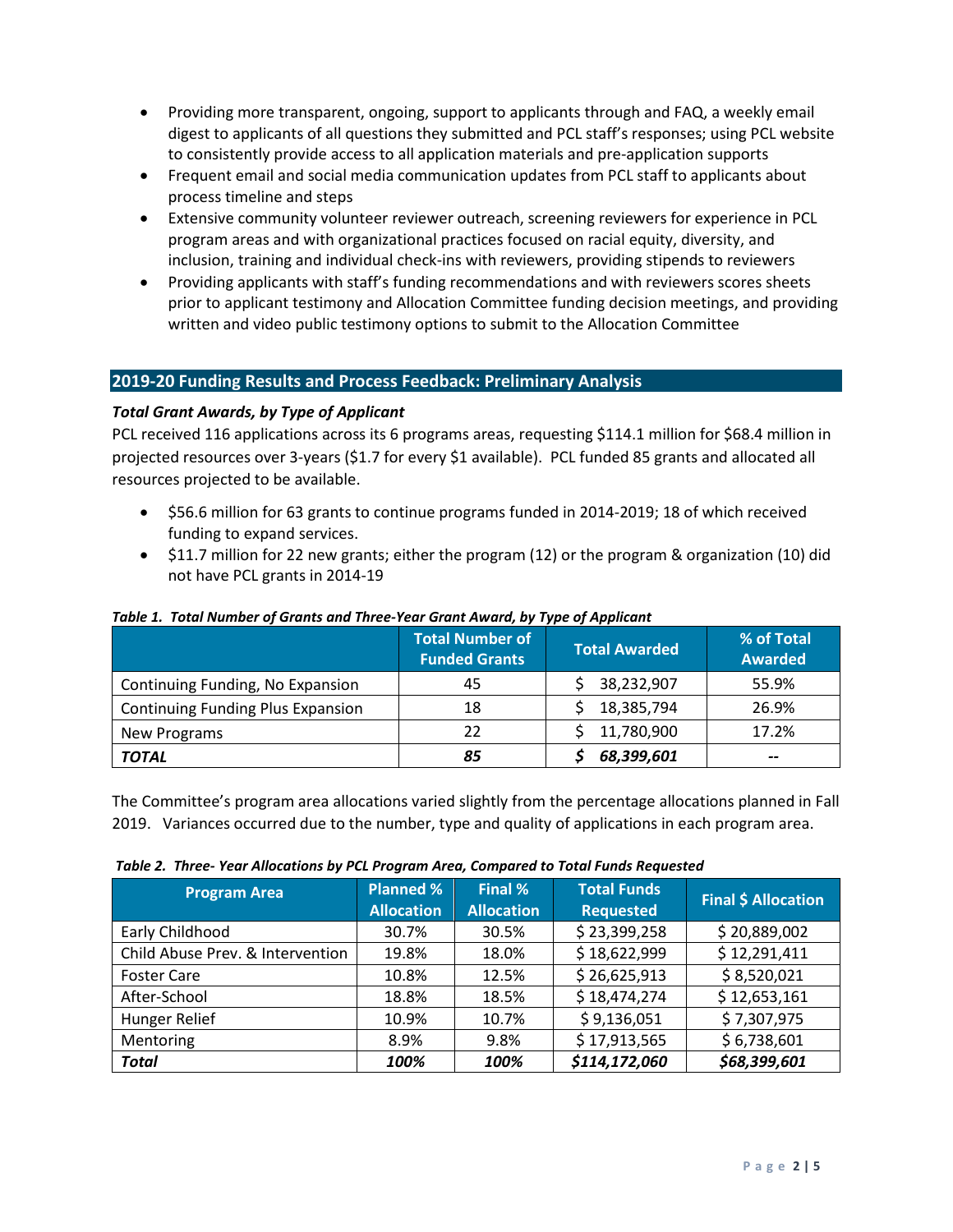# *Staff Demographics of Organizations Receiving PCL Grants*

A total of 44 unique organizations received funding. Based on data submitted in grant applications, 19 of those organizations have a majority of staff who identify as Black, Indigenous or Person of Color (BIPOC). Grants to these 19 organizations total \$34.2 million over 3 years, 50% of the \$68.4 million awarded. Three organizations listed staff demographic data as "Not Given" for more than half of total staff members.<sup>[1](#page-2-0)</sup> Staff demographic data includes direct service and management staff.

| <b>Organization Staff</b><br>Demographics | <b>Number of</b><br><b>Organizations</b> | <b>3-year Award Totals</b> |            | As % of Total Funds<br><b>Granted</b> |  |
|-------------------------------------------|------------------------------------------|----------------------------|------------|---------------------------------------|--|
| Majority BIPOC Staff                      | 19                                       |                            | 34,272,245 | 50.1%                                 |  |
| Majority White Staff                      | 22                                       |                            | 28,105,910 | 41.1%                                 |  |
| Insufficient data                         |                                          |                            | 6,021,446  | 8.8%                                  |  |
| <b>TOTAL</b>                              | 44                                       |                            | 68,399,601 | $- -$                                 |  |

*Table 3. Funded Organizations, Amount of Funding Awarded and Organization's Staff Demographics*

Among PCL's 22 new grants, 15 grants and 74% of the funding awarded went to organizations with majority BIPOC staff. Among the 18 grants that included expansion funding, 7 grants and 62% of the funding awarded went to organizations with majority BIPOC staff.

# *Application Scores and Funding Status*

Application scores from community volunteer reviewers played a significant role in determining which applications PCL funded. Funded applications had an average score approximately 10 points higher than unfunded applications.

|                         | Average<br>Total Score (of 100) <sup>2</sup> | <b>Average</b><br>Sec. I Score (of 36) | Average<br>Sec. II Score (of 54) |
|-------------------------|----------------------------------------------|----------------------------------------|----------------------------------|
| <b>All Applications</b> | 85.0                                         | 29.7                                   | 46.0                             |
| <b>Funded</b>           | 87.6                                         | 30.8                                   | 47.4                             |
| <b>Unfunded</b>         | 77.9                                         | 26.7                                   | 42.2                             |

#### *Table 4. Application Average Scores, by Funding Status of Application*

### *Reviewer Feedback*

Of the 63 community volunteer reviewers, 54 responded to an online, anonymous survey PCL sent soliciting their feedback for process improvement. Among respondents, 26 of 53 (48%) identified as BIPOC while 4 did not answer the question and 24 identified as white. Overall, they provided generally positive Likert-scale responses indicating the review process worked well.

<span id="page-2-0"></span><sup>1</sup> These organizations are El Programa Hispano, Morrison Child and Family Services, and Human Solutions.

<span id="page-2-1"></span><sup>&</sup>lt;sup>2</sup> A third section on program budget was worth 10 of the 100 total points. The variance in that section across funded to unfunded applicants was minimal: 9.3 to 9.0.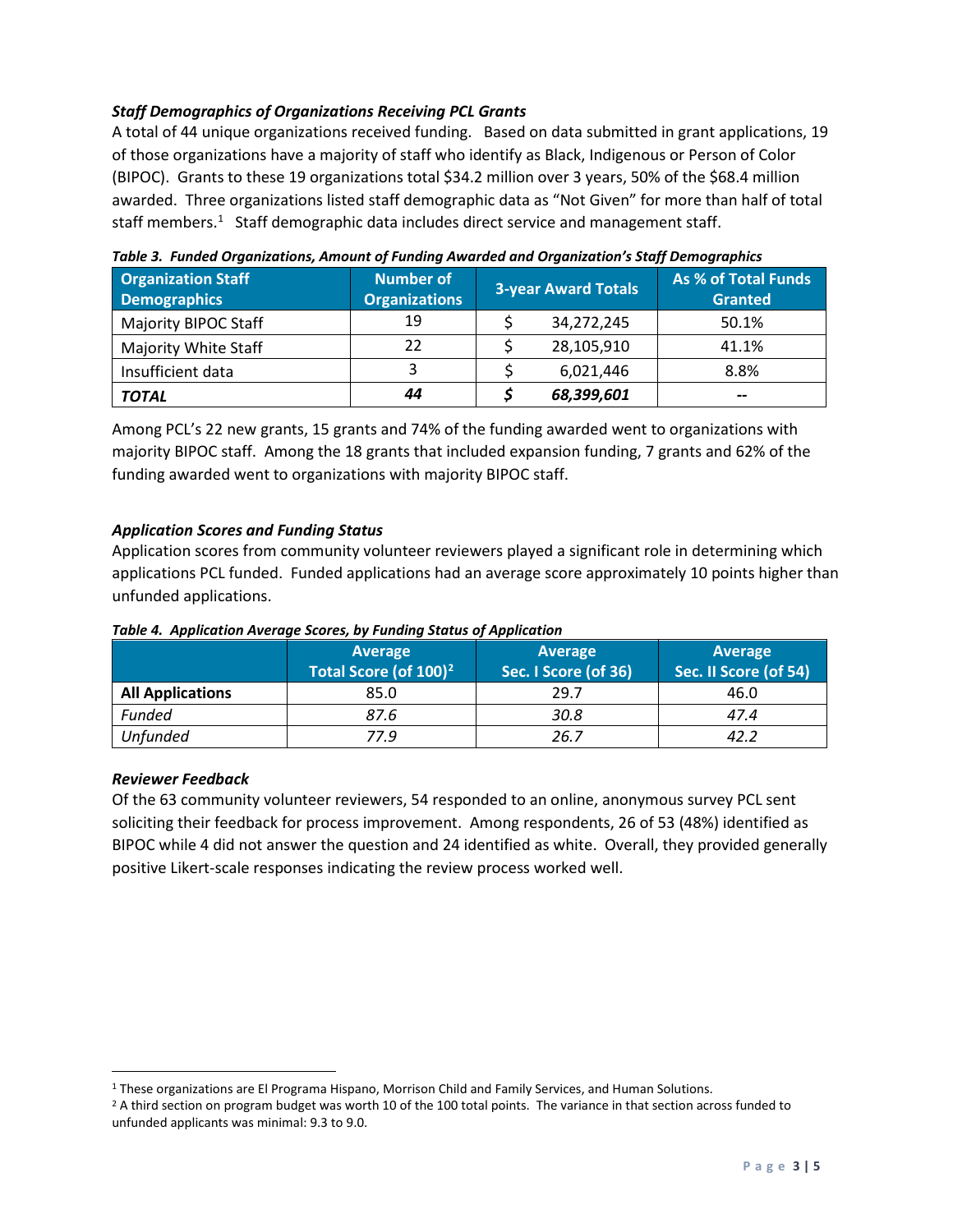| <b>Survey Statements with Number of Responses</b>                                                                                                                                    | <b>Strongly</b><br><b>Agree</b> | <b>Agree</b> | <b>Neither</b><br>agree nor<br>disagree | <b>Disagree</b> |
|--------------------------------------------------------------------------------------------------------------------------------------------------------------------------------------|---------------------------------|--------------|-----------------------------------------|-----------------|
| The application questions focused on racial equity, diversity &<br>inclusion (Section I) helped me understand the applicant's<br>commitment to racial equity, diversity & inclusion. | 21                              | 32           |                                         | 0               |
| The criteria in the score form were effective to assess the level of<br>organizational commitment to racial equity, diversity & inclusion.                                           | 15                              | 31           |                                         |                 |
| The application questions about program design (Section II)<br>provided a clear framework for understanding proposed programs.                                                       | 18                              | 33           | 3                                       |                 |
| The criteria in the score form were effective for evaluating<br>proposed program design.                                                                                             | 16                              | 34           |                                         |                 |
| Overall, being a grant reviewer for PCL was a positive experience.                                                                                                                   | 40                              | 14           | ი                                       | $\Omega$        |

#### *Table 6. Reviewer Perspective on Review Process: Likert Scale Survey Responses[3](#page-3-0)*

Still, 38 respondents identified the need for strengthening parts of the process. More reviewers identifying as BIPOC (n=21) responded that the process needs improvements compared to white reviewers (n=15, and not given =2). The multiple-choice options for improvement marked most frequently were the application's focus on racial equity, diversity, and inclusion; application questions, and the score form. The survey asked reviewers to offer suggestions for improvement. Some reviewers suggested more training and practice scoring would be helpful. In addition, 18 of those 38 provided comments of appreciation for their experience and being part of the process.

### *Applicant Feedback*

The Applicant Feedback Survey distributed by PCL did not elicit extensive feedback. Fewer than 35% of individuals receiving the survey responded (n=44 of 131). The online survey was anonymous, so PCL cannot determine how many applicants are represented by the respondents. PCL suggests caution in interpreting Applicant Survey results.

According to Likert-scale responses, the majority of respondents indicated general satisfaction with the RFI, the Q & A process prior to application submission, receiving staff recommendations and score forms before providing testimony and with the testimony options PCL offered. Respondents were generally satisfied with PCL staff's communication during the funding process. Respondents expressed the most dissatisfaction with the process and rationale the Allocation Committee used for its decision-making, and staff's rationale for its funding recommendations. They also had more varied responses, including neutral perspective, on how PCL recruited volunteer reviewers and on the scoring criteria. Respondents' comments echo range of perspectives on the funding process.

### **Conclusion**

Taken together, these findings suggest that some shifts PCL made in its grant making process and funding priorities helped address equity issues. Funds increasingly went to organizations with staff that reflect the racial and ethnic identities of families and youth served. Applicants and reviewers expressed satisfaction with several equity-informed features of the process. Reviewers noted satisfaction with the RFI's focus on racial equity, diversity, and inclusion, and they gave feedback to help continue and

<span id="page-3-0"></span><sup>&</sup>lt;sup>3</sup> No respondents answered "strongly disagree" to any of the Likert scale questions shown in the table.